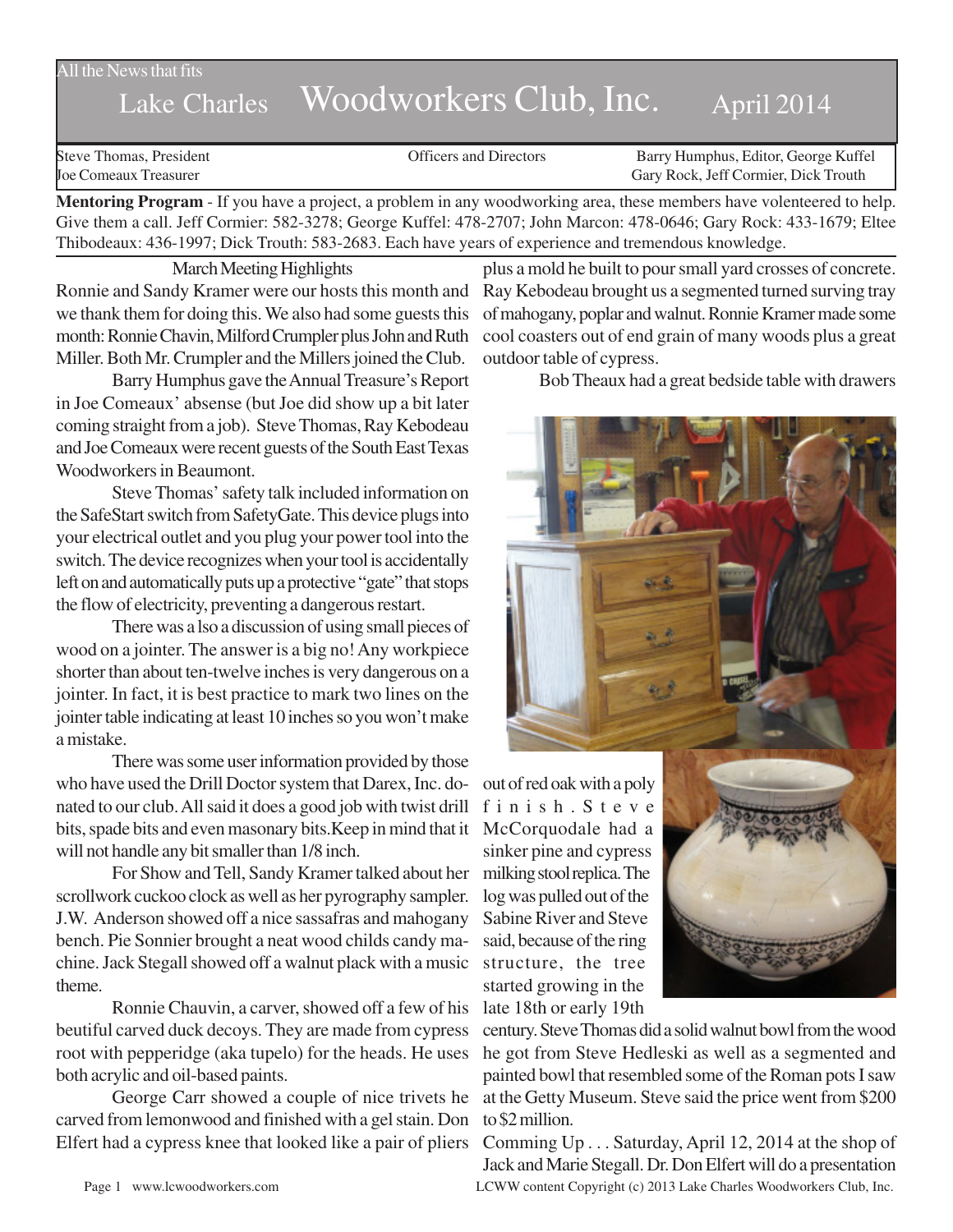## Jointer Basics

Mention of using a jointer with short workpieces (DON'T), we thought it would be good to include an article about jointer settup. The jointer has the important capability of straightening wood, which makes virtually all aspects of building projects easier. However, jointers have limitations and you must understand them to make the best use of this machine. A jointer can machine a face or edge of a board perfectly flat and straight. It can also make adjoining surfaces square to each other. What it can't do is make any surfaces parallel to each other. That is the job of the thickness planer or in the case of show if the tables are flat and the fence adjusted properly. edges, the table saw.

The jointer "sees" one surface of the wood at a time. The knives are set parallel to the outfeed table and the machined portion of the wood, sliding on that table is the only registration a jointer has. When squaring an edge, the fence comes into play but the outfeed table surface remains the only point of registration that keeps the edge straight.

The jointer has no way of keying of another surface to make a cut parallel to that surface. Consequently, while the jointer can make adjacent surfaces smooth, straight and square to each other, it has no way to make those cuts parallel to each other.

When working with edges, we often joint one edge straight and then go to the table saw to cut the opposing edge parallel. With the wide faces, after jointing one face flat, the planer is used to cut the opposing wide face flat and parallel to the jointed one. It this combination of machines that allows us to produce perfectly straight wood with square, parallel edges. For the jointer to straighten boards, it must be set up properly. The fence has to be straight and properly aligned to the table at its various settings, the infeed and outfeed tables parallel to each other – known as coplaner and the knives set at the proper height and parallel (front to back) with the outfeed table. The instruction manual that came with your jointer should provide specifications and procedures for checking and setting these alignments on your machine. The good news is that most jointers are very similar in construction.

Start by checking the fence to be sure it is straight. A good straight edge at least 24"-long, can be used to detect distortions along the machined face of the fence. Hold the straight edge against the fence and move it from end to end horizontally and diagonally. Watch for a gap at the middle of the straight edge as that will indicate a warp or twist in the face of the fence. Take your time, as these defects are usually very small.

If a gap is detected, a set of automotive feeler gauges can be used to quantify the size of the problem. Find the

thickest leaf of the gauge set that will slip between the straight edge and fence to measure a gap.

If the fence is warped or twisted, the only solution is having it machined flat. Most automotive machine shops can handle this job. Fortunately, a distorted fence is a relatively rare occurrence. If the machine is new, contact the manufacturer for warrantee information.

Once the fence is known to be straight, it can be used as a base surface for the first check of the tables.

Sliding an accurate square down the fence will help This is also a good time to repeat the process with an equally accurate 45-degree square if you have one.

Place a precision square on the outfeed table and adjust the fence so it is exactly 90-degrees to that spot on the table. This is also a good time to be sure the 90-degree stop on the fence is adjusted properly.

Holding the long leg of the square against the fence, slowly slide it down the length of the table, watching both legs to be sure they remain flush with the fence and table surfaces. Move the square to the infeed table and repeat the test, again watching both legs of the square to be sure they remain flush with both the fence and table surfaces. If a gap develops between the square and table at any point along the tables you have to determine if the table is warped or just out of alignment. We'll do a square adjustment instruction next month.

If a problem is detected on a table, use the straight edge to try and isolate it. If the straight edge does not show a gap on the surface, the table may be tilted on its mount. Your instruction manual may provide suggestions for correcting this or you may have to contact the manufacturer for suggestions.

Most jointers have "Gibs" screws but they are used to control the play between the tables and the runners on which they slide. These screws, in most cases, cannot correct a miss aligned table.

Most jointers have adjustment screws located along the seam where the tables meet the base on which they slide. In most cases, these adjust the play between the table and the runners on which it slides. Unless specified by the manufacturer, Gib screws do not change the angle of the table surface.

You also have to be sure the infeed and outfeed tables are on the same plane with each other, a condition called coplaner. Even though they operate on different levels, the infeed table lower than the outfeed, they must be level to each other.

Continued on Page 3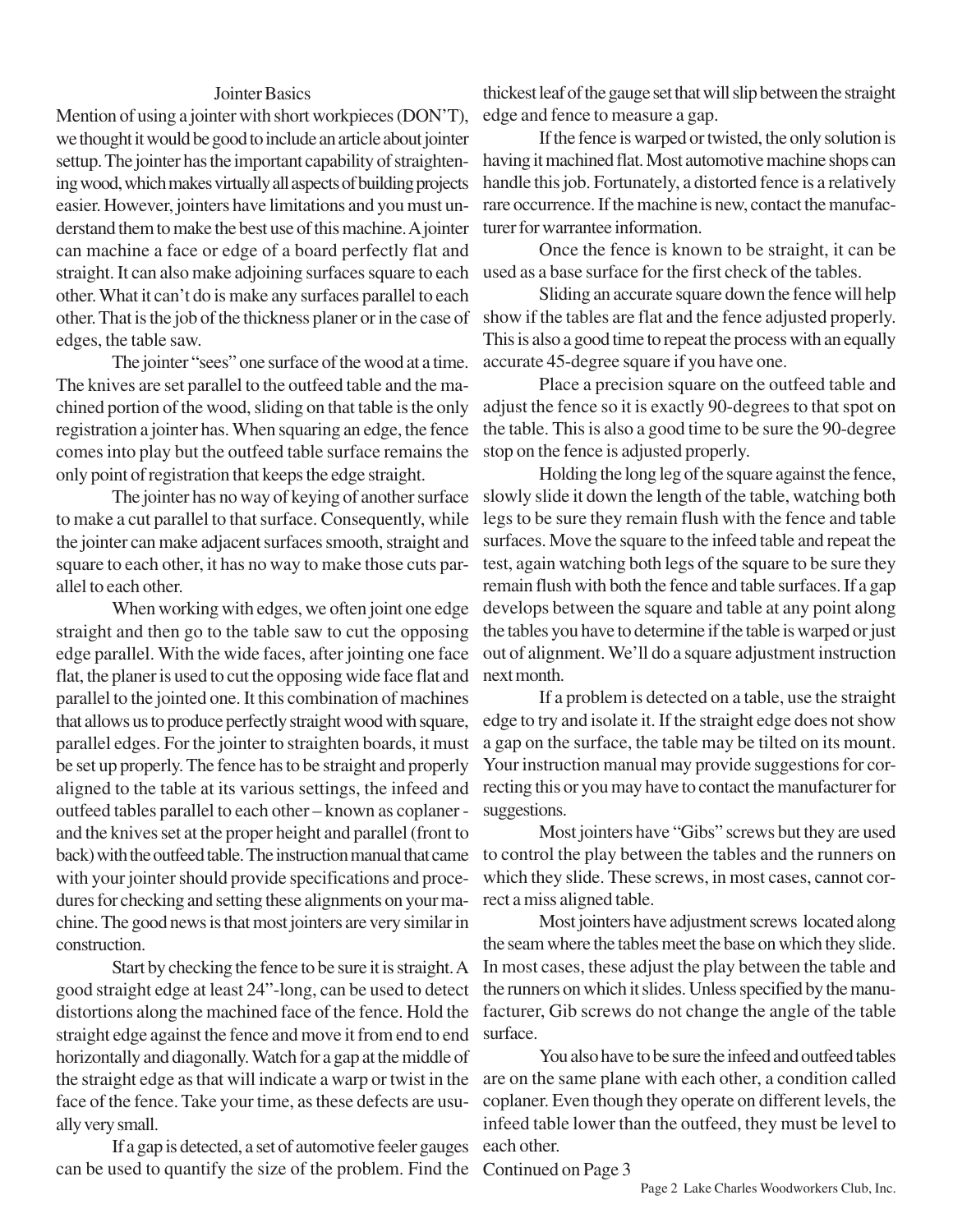To check this, stand a pair of good framing squares, one on is closed but a gap exists at the bottom, one or both tables Jointer Basics coninued from Page 2

each table, long legs on the table surface and the short legs meeting above the knives. Make sure the cutter head is turned so a knife is not aimed upwards.

The short legs of the squares should meet above the knives with no gap between them. If a gap is found, note where on the squares it is. If the bottom of the squares touch but there is a gap at the upper ends, one or both tables are tilted down at their outboard ends. If the top of the squares is closed but a gap exists at the bottom, one or both tables are tilted down towards the middle at the cutter head.

A pair of accurate framing squares helps determine if the tables are aligned with each other. This type of problem is exceedingly rare, especially with better jointers.

While you have the squares on the tables, repeat this check with them at various points on the tables from the rear to the front edge of the tables. A gap appearing at one edge of the tables most likely indicates a twist in one of them.

In either case, discovering a gap is extremely rare. Most cast iron jointers, particularly the better ones have the base and tables assembled and aligned at the factory before a final surfacing pass is made. This insures they are perfectly aligned, or coplaner. Barring a serious accident in the shop or shipping, the tables will remain coplanar. It is also unlikely that these machines will have a mechanism for adjusting the tables individually.

A few jointers, particularly those with aluminum tables (like mine - a Delta) have provisions for correcting an alignment of the tables. If your machine has this capability, it should be described in the instruction manual.

Again, unless specifically stated otherwise by the manufacturer, the Gib screws cannot be used to correct a coplaner error. If a problem with this table alignment is discovered and the instructions do not provide a solution, contact the manufacturer.

You also have to be sure the infeed and outfeed tables are on the same plane with each other, a condition called coplaner. While they operate on different levels, the infeed table lower than the outfeed, they must be level to each other.

To check this, stand a pair of good framing squares, one on each table, long legs on the table surface and the short legs meeting above the knives. Make sure the cutter head is turned so a knife is not aimed upwards.

Page 3 Lake Charles Woodworkers Club, Inc. The short legs of the squares should meet above the knives with no gap between them. If a gap is found, note where on the squares it is. If the bottom of the squares touch but there is a gap at the upper ends, one or both tables are tilted down at their outboard ends. If the top of the squares

are tilted down towards the middle at the cutter head. A pair of accurate framing squares helps determine if the tables are aligned with each other. This type of problem is exceedingly rare, especially with better jointers.

While you have the squares on the tables, repeat this check with them at various points on the tables from the rear to the front edge of the tables. A gap appearing at one edge of the tables most likely indicates a twist in one of them.

In either case, discovering a gap is extremely rare. Most cast iron jointers, particularly the better ones have the base and tables assembled and aligned at the factory before a final surfacing pass is made. This insures they are perfectly aligned, or coplaner. Barring a serious accident in the shop or shipping, the tables will remain coplanar. It is also unlikely that these machines will have a mechanism for adjusting the tables individually. A few jointers, particularly those with aluminum tables have provisions for correcting an alignment of the tables. If your machine has this capability, it should be described in the instruction manual.

Again, unless specifically stated by the manufacturer, the Gib screws cannot be used to correct a coplaner error. If a problem with this table alignment is discovered and the instructions do not provide a solution, contact the manufacturer.

The alignment of the knives is critical and one of the more frequent trouble spots, particularly after the original knives are replaced or reinstalled after sharpening. Most jointer instruction manuals specify settings, often with the knives even with (height) and parallel to the outfeed table. This is a critical setting that impacts how well the jointer cuts as well as the life of the knives. When set perfectly, the knives work equally, last longer and cut cleaner.

I used the Oneway Multi-Gauge, a heavy, machined steel frame with a dial indicator mounted in it that makes setting knives a highly precise but surprisingly easy task. Being able to clearly see variations of less than 0.001" enables me to get the knives perfectly aligned with very little effort.

Waxing the table and fence surfaces is easy and makes this machine much easier to operate correctly. Plus, the wax helps protect the cast iron surfaces.

I have found it easiest to start with the knives set a little low and then, with the Multi-Gauge, carefully bring them up so they are level with the table across it's full width. I set each knife at a time and make sure that the cutting edge is at its highest point in the rotation of the cutter head. The accuracy of the Multi-Gauge means that if this procedure is repeated on each knife, they all will be perfectly aligned to the table and each other. *Barry Humphus.*